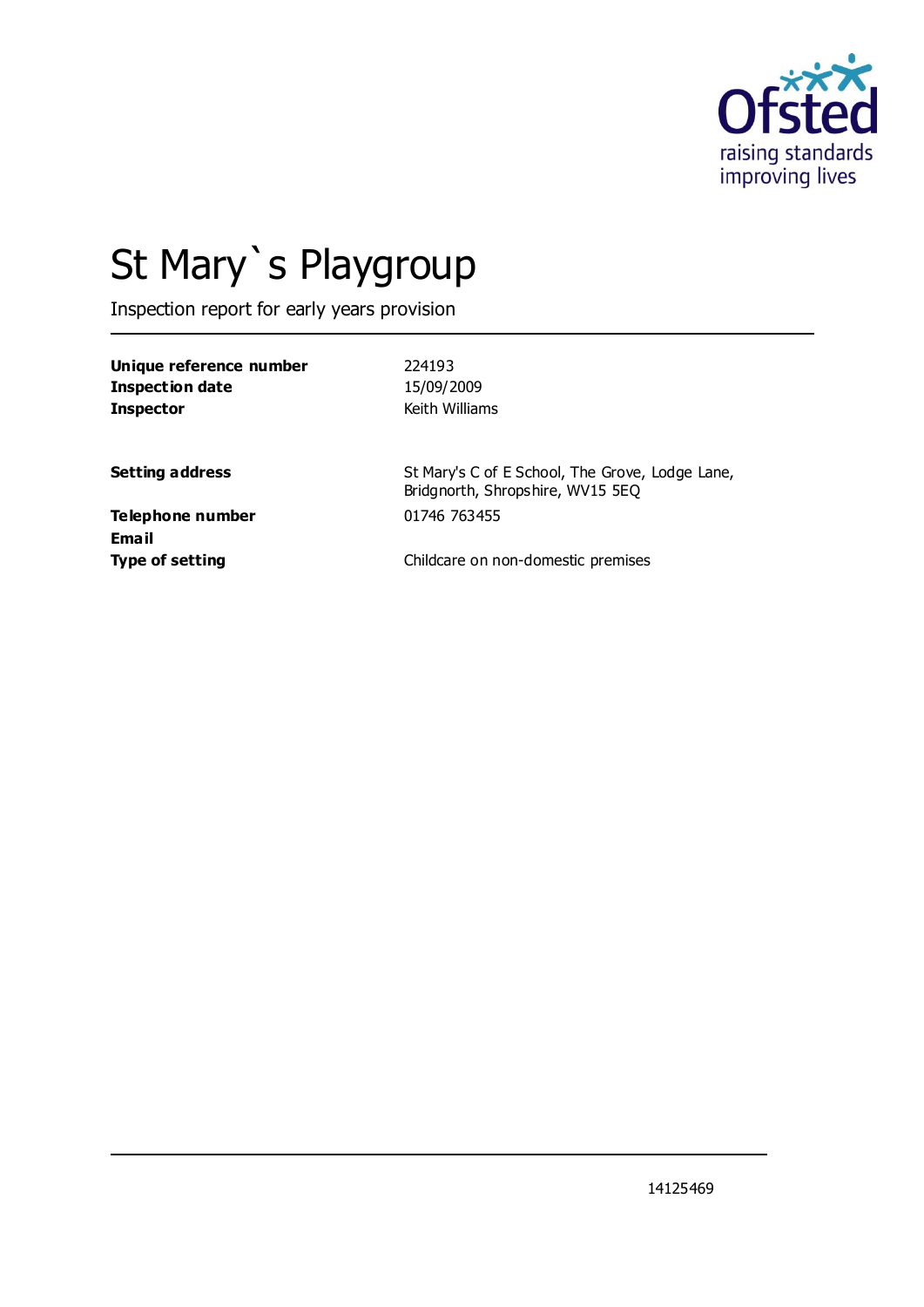The Office for Standards in Education, Children's Services and Skills (Ofsted) regulates and inspects to achieve excellence in the care of children and young people, and in education and skills for learners of all ages. It regulates and inspects childcare and children's social care, and inspects the Children and Family Court Advisory Support Service (Cafcass), schools, colleges, initial teacher training, work-based learning and skills training, adult and community learning, and education and training in prisons and other secure establishments. It rates council children's services, and inspects services for looked after children, safeguarding and child protection.

If you would like a copy of this document in a different format, such as large print or Braille, please telephone 08456 404040, or email enquiries@ofsted.gov.uk.

You may copy all or parts of this document for non-commercial educational purposes, as long as you give details of the source and date of publication and do not alter the information in any way.

Royal Exchange Buildings St Ann's Square Manchester M2 7LA

T: 08456 404040 Textphone: 0161 618 8524 E: enquiries@ofsted.gov.uk W: [www.ofsted.gov.uk](http://www.ofsted.gov.uk/)

© Crown copyright 2009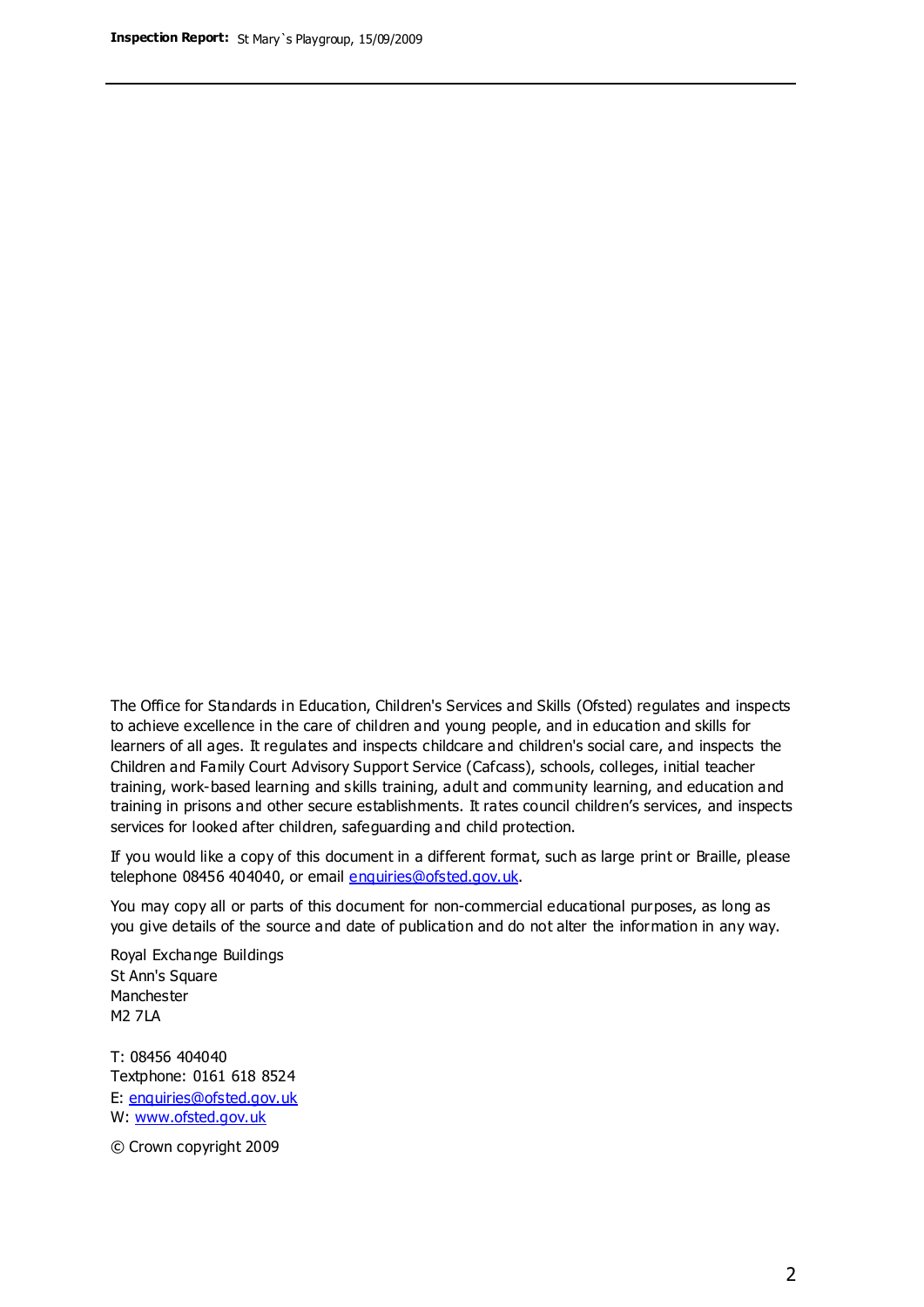## **Introduction**

This inspection was carried out by Ofsted under Sections 49 and 50 of the Childcare Act 2006 on the quality and standards of the registered early years provision. 'Early years provision' refers to provision regulated by Ofsted for children from birth to 31 August following their fifth birthday (the early years age group). The registered person must ensure that this provision complies with the statutory framework for children's learning, development and welfare, known as the *Early* Years Foundation Stage.

The provider must provide a copy of this report to all parents with children at the setting where reasonably practicable. The provider must provide a copy of the report to any other person who asks for one, but may charge a fee for this service (The Childcare (Inspection) Regulations 2008 regulations 9 and 10).

The setting also makes provision for children older than the early years age group which is registered on the voluntary and/or compulsory part(s) of the Childcare Register. This report does not include an evaluation of that provision, but a comment about compliance with the requirements of the Childcare Register is included in Annex B.

Please see our website for more information about each childcare provider. We publish inspection reports, conditions of registration and details of complaints we receive where we or the provider take action to meet the requirements of registration.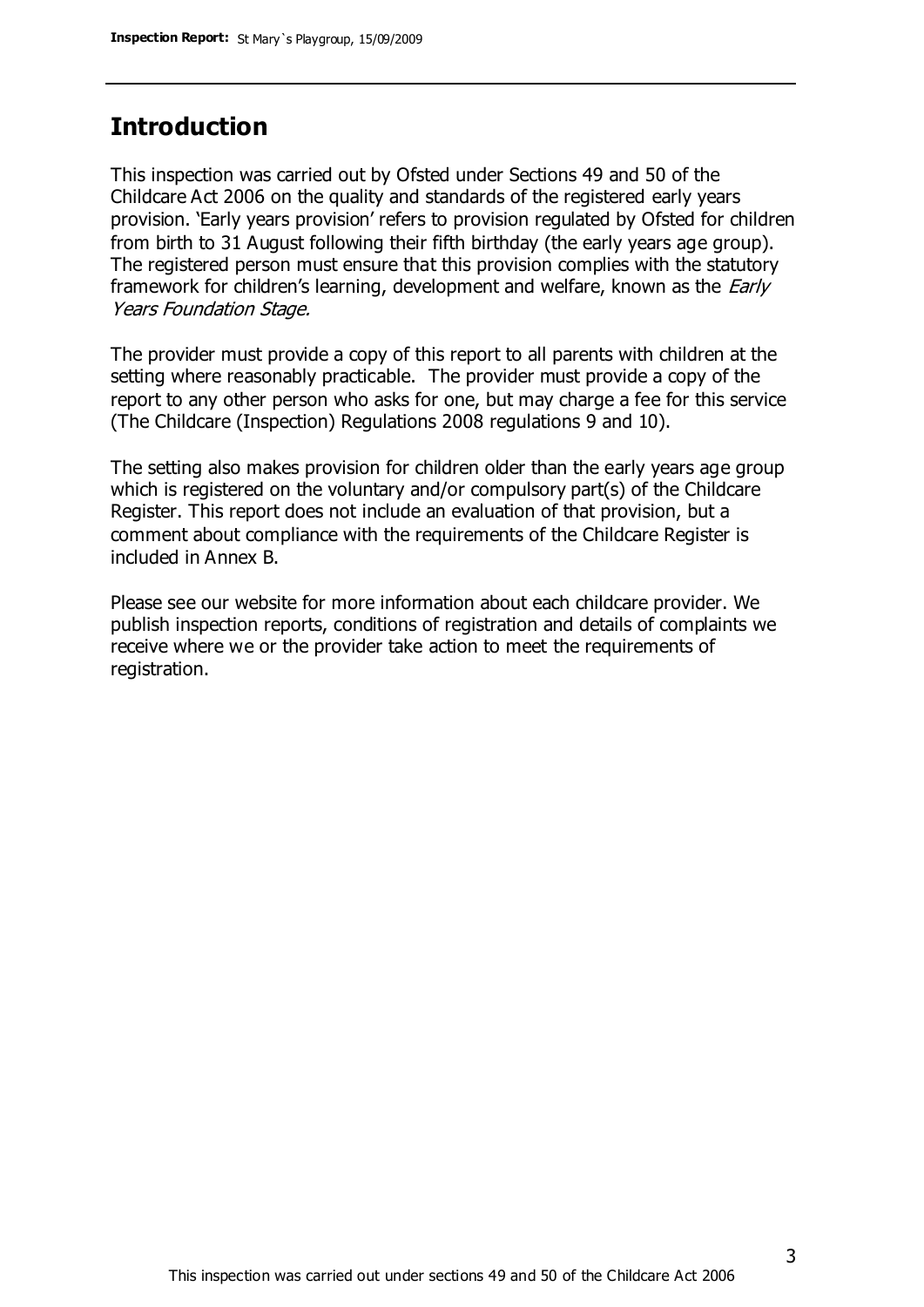# **Description of the setting**

St Mary's Playgroup has been registered since 1993. The children are accommodated in a demountable building on the site of St Mary's School in the Low Town area of Bridgnorth. Children attend the group from the local area and most go on to join the school's nursery class. St Mary's Playgroup is registered on the Early Years Register and the compulsory Childcare Register. The group operates for 50 weeks of the year from 8am to 6pm. Provision includes breakfast and after school clubs and morning and afternoon playgroup sessions. There is a holiday club during the school holidays when there is sufficient demand. There are currently 86 children on roll, which includes 30 children in receipt of funded Nursery education. The group is registered to care for no more than 26 children under eight years old. There are seven members of staff, all of whom hold recognised child care qualifications. Two members of staff are working towards Early Years Professional status. There is disabled access to the provision.

## **The overall effectiveness of the early years provision**

Overall the quality of the provision is good.

St Mary's is a good playgroup. Staff cater well for children's learning, development and welfare needs and they ensure that all children are fully included. As a result, they enjoy their time in the playgroup and achieve well towards the learning goals expected for their age. The setting is well led and managed. The recommendations of the previous inspection have been tackled thoroughly and there is good capacity to sustain further improvement.

# **What steps need to be taken to improve provision further?**

To further improve the early years provision the registered person should:

- extend opportunities for children to share books and stories
- enhance children's mathematical understanding by raising the profile of this area of learning in the classroom displays

## **The effectiveness of leadership and management of the early years provision**

Good leadership and management ensure that children in each of the groups offered during the day learn and play in a safe, secure and interesting environment. The leaders evaluate the effectiveness of the playgroup fully and frankly, and identify ways in which they might improve. There are suitable policies and clear guidelines for all important aspects of the playgroup's work. These are reviewed regularly and the information gathered contributes well to the leaders' understanding of their effectiveness. Staff work closely as a team, plan carefully together and know the children well. Their day-to-day vigilance is supported by good arrangements for securing the children's health and safety. Robust checks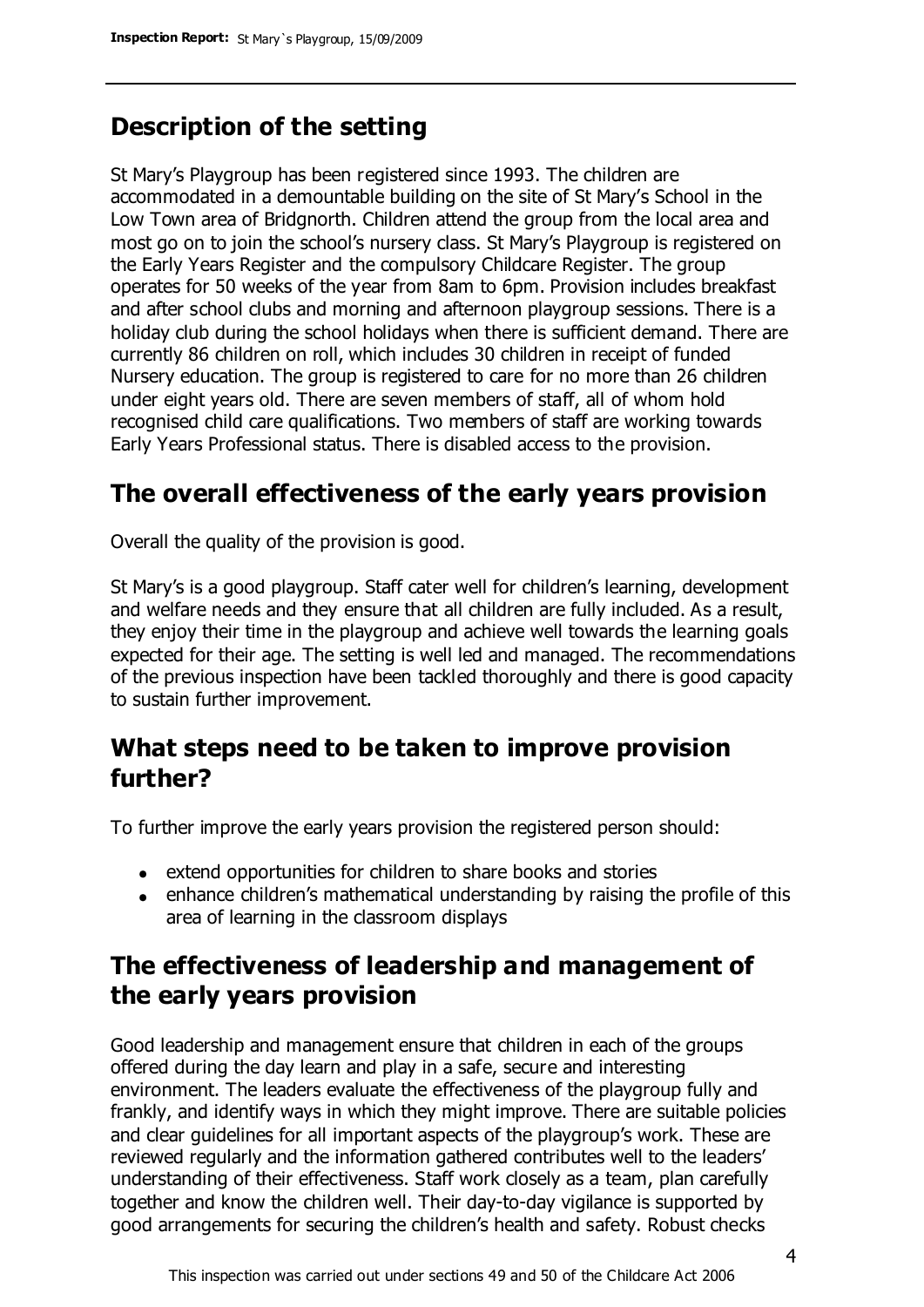are made to ensure the suitability of staff to work with children. The potential risks presented by indoor and outdoor activities are assessed carefully and, following a recommendation from the last inspection, there are secure arrangements for staff and visitors to sign in and out of the premises. Communication with parents is good, another improvement since the last inspection. This is constantly under review, and leaders have identified the need to establish home visits as part of their induction arrangements. Parents are pleased with what the playgroup offers and the care provided by staff. These close links enhance considerably the staff's knowledge of the children, so that they are able to meet children's differing needs and include them fully in the life of the playgroup. This contributes positively to the children's all-round development.

# **The quality and standards of the early years provision and outcomes for children**

Boys and girls of all backgrounds achieve well because staff ensure that their learning and welfare needs are well met. They provide a safe, welcoming environment and a wide range of carefully planned activities that give regular access to all of the areas of learning. Children enjoy their time in each of the groups offered, and this makes a positive contribution to their development. A measure of their enjoyment is the way they settle quickly to the activities, behave well, make sensible choices and share equipment with others. Staff keep a close check on the children's welfare and learning, and careful records are kept to show the progress they make. This information is shared regularly with parents. A particularly strong feature of the provision is the way that children's social development is promoted. From the moment they arrive, children are encouraged to work and play together and share equipment and materials. In the breakfast and after-school clubs, older pupils are kind and helpful towards the younger ones and this adds to their sense of safe keeping. Throughout the day, staff question carefully to extend the children's understanding and encourage them to express what they are thinking and feeling. Because they know the children well, they are able to provide just the right amount of help or challenge when needed. The room is well laid out to promote children's independence.

Resources are plentiful and are readily accessible, so that children learn to do things for themselves, gather equipment sensibly and tidy away quickly. Language and creative development are given prominence in the attractive wall displays that celebrate children's achievements and help to extend their learning. Some display space is given over to promoting children's problem solving, reasoning and numeracy, but this is much less prominent than other areas of learning. Children enjoy using the computers and exploring the properties of sand and water, and they cut and stick enthusiastically and accurately. There are good opportunities for children to develop their artistic skills, and a good range of games, construction materials and toys are handled sensibly. A collection of books is made available, although these are not displayed in a way that encourages browsing. In addition, there is scope to provide more opportunities for children to share books and stories. Regular access to the outdoor area promotes their physical development well. Staff encourage children to be active. They enjoy climbing, balancing and using the tricycles and this helps them appreciate the importance of exercise.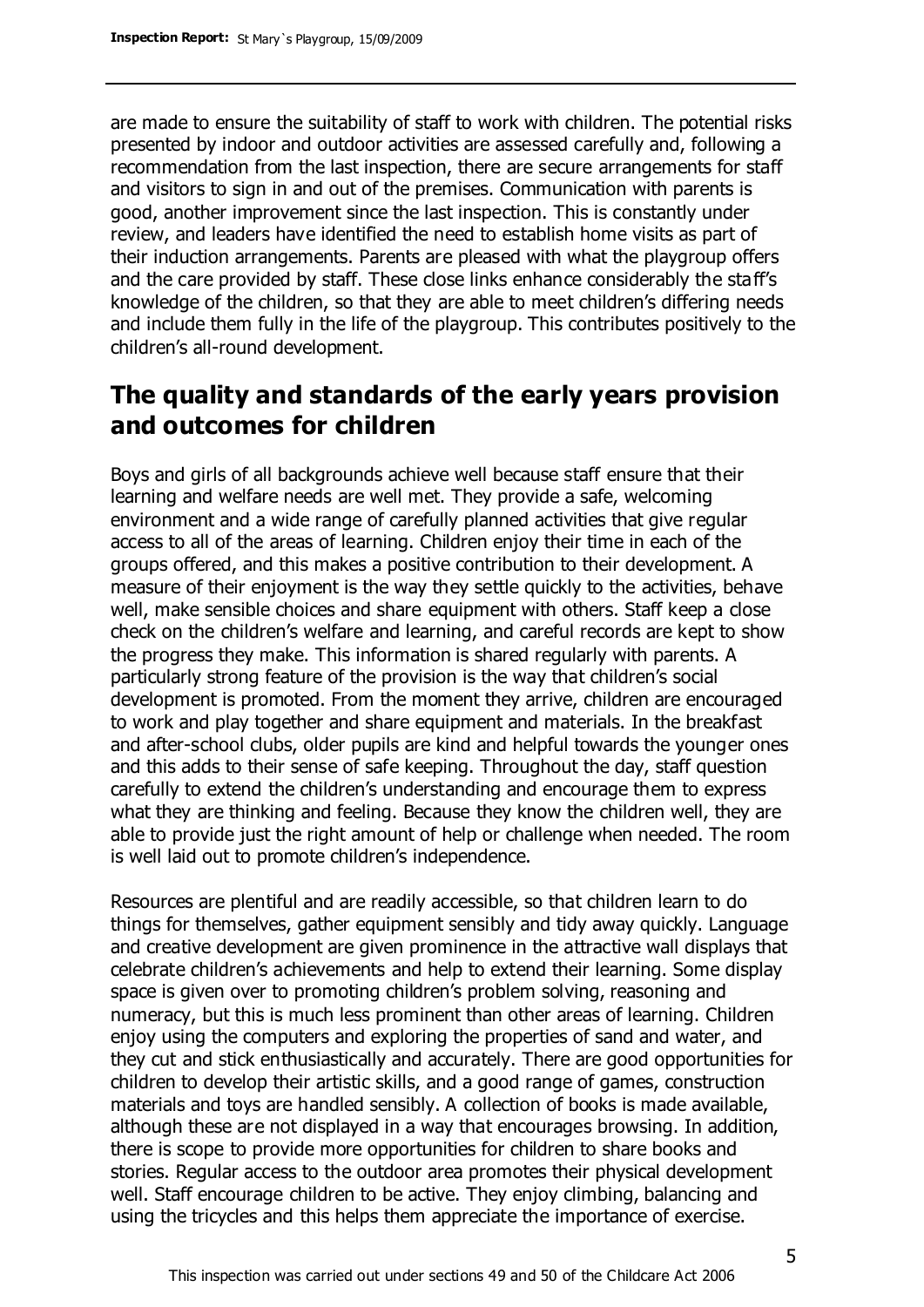The children are well prepared for the next stage in their lives and they make good progress in the skills they need. They wash their hands diligently, look after their belongings and learn about healthy eating during snack times.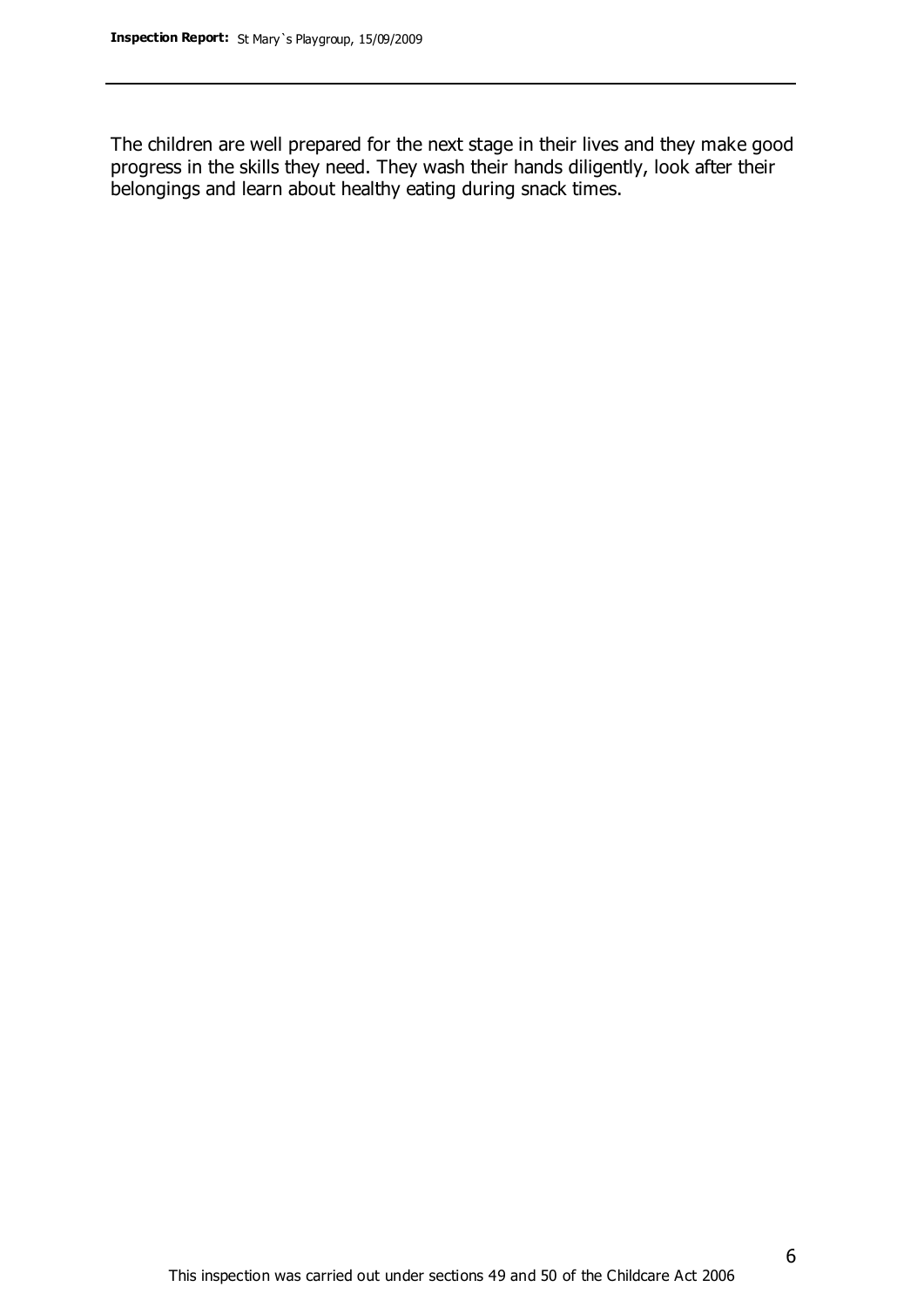# **Annex A: record of inspection judgements**

#### **The key inspection judgements and what they mean**

Grade 1 is Outstanding: this aspect of the provision is of exceptionally high quality Grade 2 is Good: this aspect of the provision is strong Grade 3 is Satisfactory: this aspect of the provision is sound Grade 4 is Inadequate: this aspect of the provision is not good enough

#### **The overall effectiveness of the early years provision**

| How well does the setting meet the needs of the<br>children in the Early Years Foundation Stage? |  |
|--------------------------------------------------------------------------------------------------|--|
| The capacity of the provision to maintain continuous                                             |  |
| improvement                                                                                      |  |

#### **The effectiveness of leadership and management of the early years provision**

| How effectively is the Early Years Foundation Stage led                                         |   |
|-------------------------------------------------------------------------------------------------|---|
| and managed?                                                                                    |   |
| The effectiveness of leadership and management in embedding<br>ambition and driving improvement |   |
| The effectiveness with which the setting deploys resources                                      |   |
| The effectiveness with which the setting promotes equality and                                  |   |
| diversity                                                                                       |   |
| The effectiveness of safeguarding                                                               | 2 |
| The effectiveness of the setting's self-evaluation, including the                               | 2 |
| steps taken to promote improvement                                                              |   |
| The effectiveness of partnerships                                                               |   |
| The effectiveness of the setting's engagement with parents and                                  |   |
| carers                                                                                          |   |

### **The quality of the provision in the Early Years Foundation Stage**

The quality of the provision in the Early Years Foundation Stage  $\vert$  2

## **Outcomes for children in the Early Years Foundation Stage**

| <b>Outcomes for children in the Early Years Foundation</b>    |  |
|---------------------------------------------------------------|--|
| <b>Stage</b>                                                  |  |
| The extent to which children achieve and enjoy their learning |  |
| The extent to which children feel safe                        |  |
| The extent to which children adopt healthy lifestyles         |  |
| The extent to which children make a positive contribution     |  |
| The extent to which children develop skills for the future    |  |

Any complaints about the inspection or report should be made following the procedures set out in the guidance available from Ofsted's website: www.ofsted.gov.uk